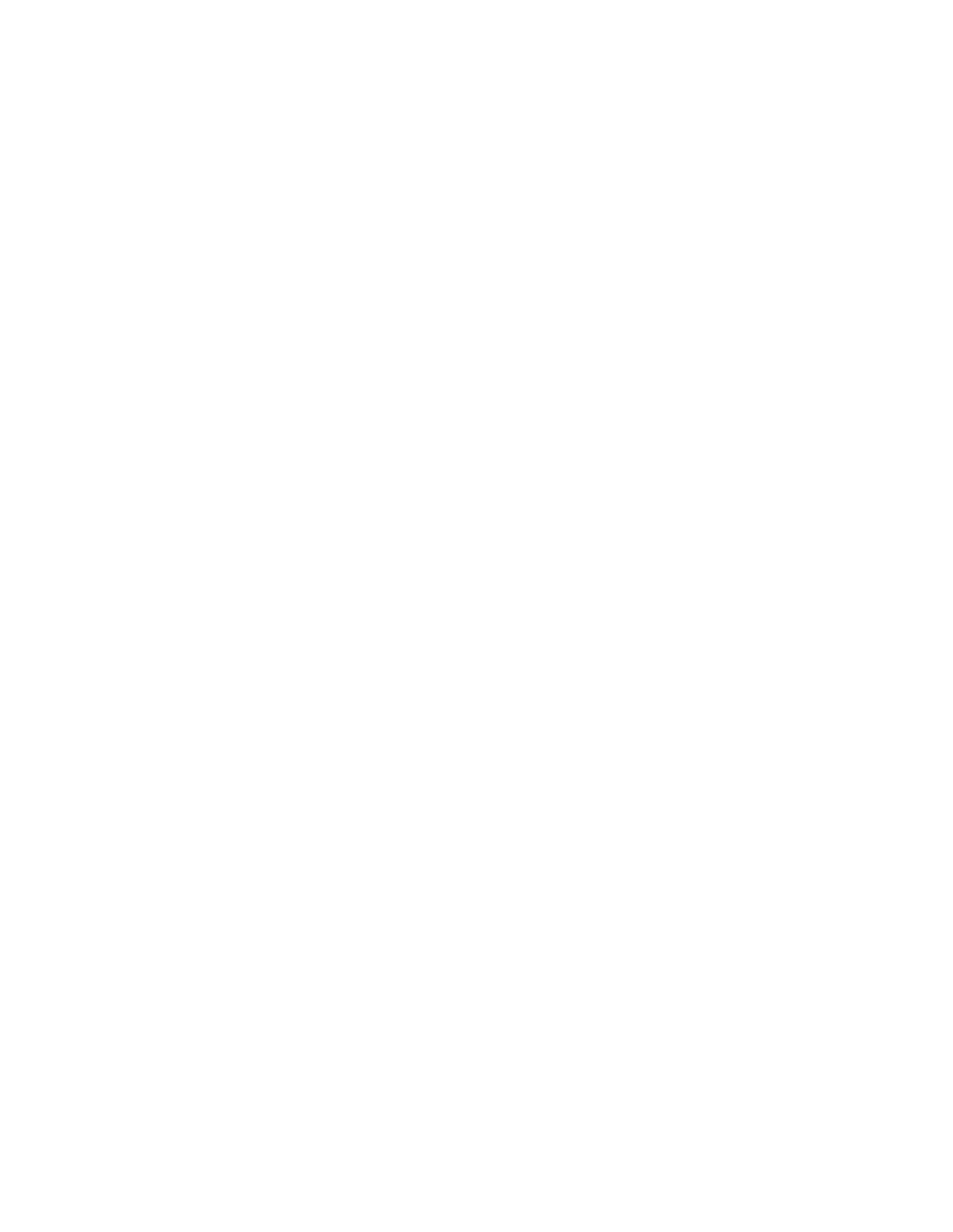#### **MEMBER POLICY RELATING TO HARASSMENT, DISCRIMINATION, VIOLENCE OR BREACH OF THE RA CODE OF ETHICS**

#### **Intent**

The Recreation Association (RA) has adopted this policy to protect the rights and privileges of its members, guests, employees, contractors and visitors.

The RA strictly prohibits Harassment, Discrimination, Violence and disrespect of the RA Code of Ethics and will address any inappropriate behaviour.

#### **Policy**

- 1. The RA is committed to providing a Harassment, Discrimination, Violence free environment for its members, guests and staff.
- 2. The RA will not tolerate any form of Harassment, Discrimination or Violence and will take all reasonable steps to prevent it. Its Code of Ethics (appendix A) must be respected by all.
- 3. The RA will thoroughly investigate any complaint. In any proven instance of Harassment or Violence, disciplinary action will be taken. This may include warnings, suspension or cancellation of membership; in cases involving criminal activity, the appropriate authorities will be advised.
- 4. The RA will make this policy known to all members, including new members and staff.
- 5. It is the responsibility of all members to comply with the Code of Ethics as well as all applicable legislation relating to Harassment, Discrimination and Violence.
- 6. Harassment and Discrimination are prohibited by the Ontario Human Rights Code and the Canadian Human Rights Act.
- 7. The Ontario Human Rights Code states that every person has the right to equal treatment with respect to services, goods and facilities, without Discrimination because of race, ancestry, place of origin, ethnic origin, citizenship, creed, sex, sexual orientation, age, marital status, family status or disability.
- 8. Freedom from Harassment, Discrimination and Violence is a fundamental human right in Ontario.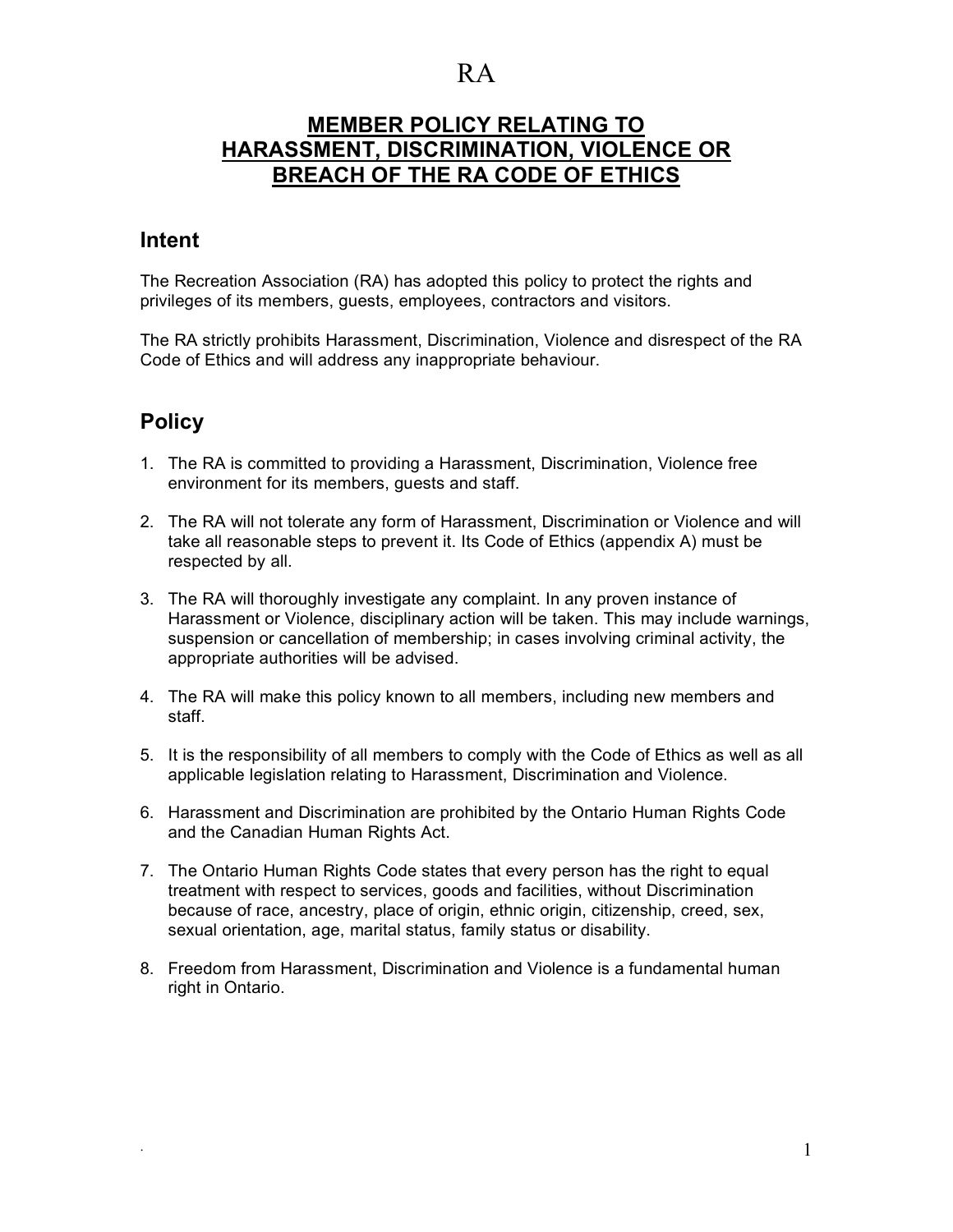#### **Prevention**

- The RA will take all reasonable steps to prevent Harassment, Discrimination and Violence from occurring on RA premises.
- The RA will ensure that all staff members are provided with Harassment, Discrimination and anti-Violence training.
- The RA will investigate all reported incidents of Harassment, Discrimination, Violence or serious breach of its Code of Ethics and resolve the case where possible.
- For the RA, the General Manager or designate is the Officer in Charge of Harassment, Discrimination and Violence Prevention as well as the administration and enforcement of this policy.
- A copy of this policy will be posted in a readily accessible location for reference by members and staff and on the website.

#### **Definitions**

The following will assist members and staff in the identification of Harassment, Violence and Discrimination.

- 1. **Discrimination –** An occurrence where a person is treated less favorably or fairly than another person or group of people in the same or similar circumstances because of race, ancestry, place of origin, colour, ethnic origin, citizenship, creed, sex, sexual orientation, age, record of offences, marital status, same-sex partnership status, family status or disability.
- 2. **Harassment** Any interaction between individuals that can be characterized as unwelcome, humiliating, offensive, intimidating, bullying or violent. The RA rejects and entirely disapproves of all Harassment based on the grounds of: race (i.e. color, ethnicity, origin, nationality, and descent), sex, marital status, age, sexual orientation, gender history, religious beliefs, political convictions, disability, or medical condition. Such acts include but are not limited to:
	- Profane language and inappropriate comments or gestures;
	- Inappropriate physical conduct;
	- Creating an intimidating or offensive environment; or
	- Creating a degrading, humiliating, or hostile environment.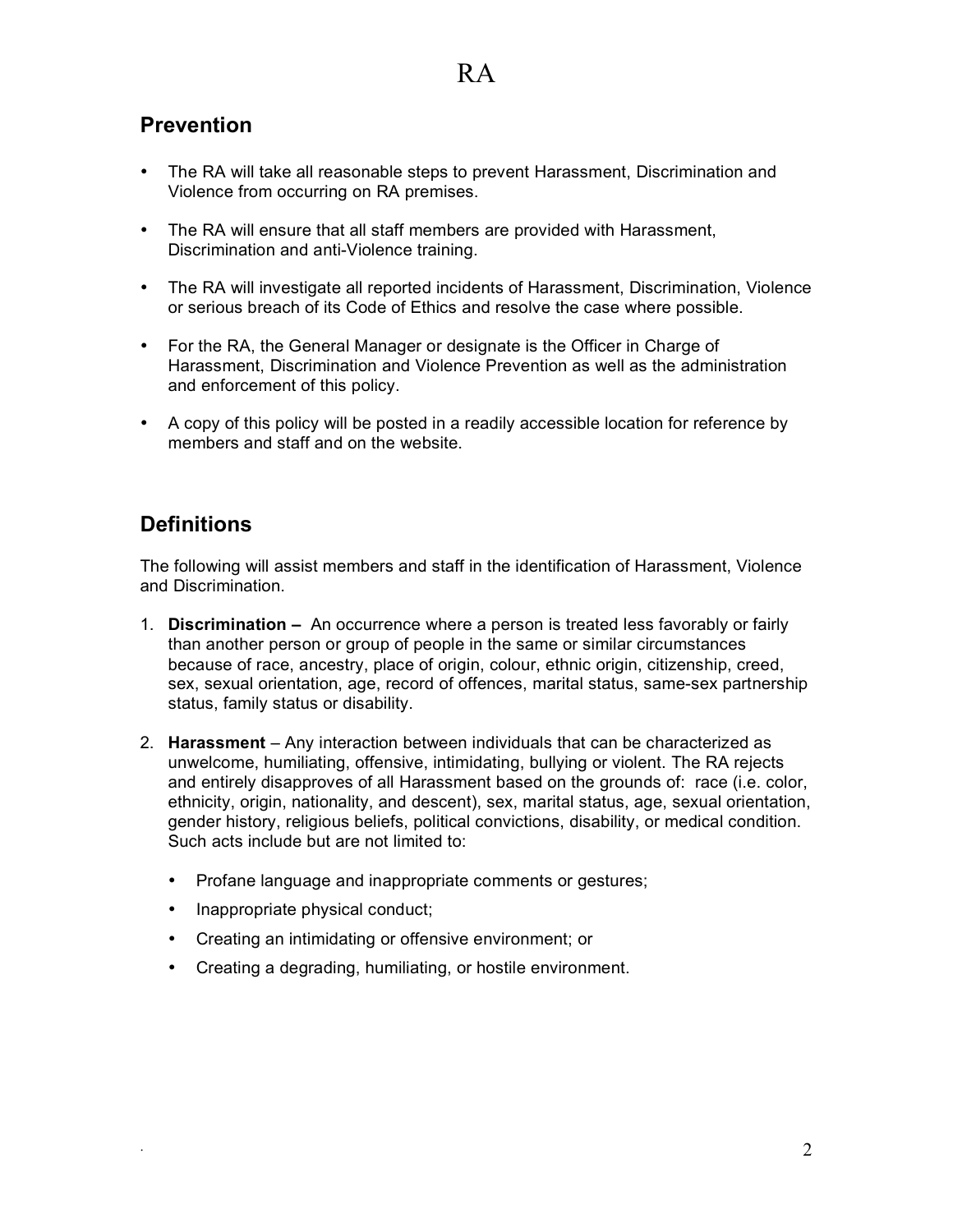- 3. **Sexual Harassment** Any interaction between individuals, regardless of gender, that can be characterized as unwelcome sexual advances or misconduct. This includes, but is not limited to:
	- Requests for sexual favours;
	- Verbal conduct of a sexual nature;
	- Physical conduct of a sexual nature;
	- Submission to sexual favours or conduct implied as a condition of inclusion, employment or membership;
	- Implying that rejection of sexual advances will affect decisions regarding that individual;
	- Creating a sexually intimidating or offensive environment; or a sexually degrading, humiliating, or hostile environment;
	- Offensive sexual comments, abuse or innuendo about how someone talks, dresses or acts;
	- Jokes or gestures of a sexual nature;
	- Material or offensive pictures that are displayed publicly, circulated, put on someone's space or belongings;
	- Staring or leering in a sexual manner;
	- Telephone calls or e-mail of a sexual nature;
	- Sexual assault (a criminal offence).
- 4. **Violence** The exercise, attempt or threat to exercise physical force that causes or could cause physical injury, such as hitting, punching, slapping, kicking, or sexual assault. Violence could cover acts of physical aggression, such as deliberate destruction or damage to RA property.
- **5. Code Of Ethics** The RA's Code of Ethics is attached in Appendix A.
- **6. Appropriate Authority** Any delegated employee who has the authority to make decisions regarding members and employees, Discrimination claims, and resulting actions. At the RA, the Appropriate Authority is the General Manager or designate.
- **7. Complainant** A person who brings forward a complaint under the policy.
- **8. Complaint** A formal written complaint brought by a complainant in accordance with this policy.
- **9. Respondent** The person who is alleged to have exhibited conduct that is the subject of a complaint.
- **10. Retaliatory Acts** Any retaliation, retribution, or reprisal by a respondent against any complainant who reports an incident of alleged Harassment, Discrimination, or Violence against any member or employee who testifies or otherwise participates in an investigation or hearing relating to a complaint.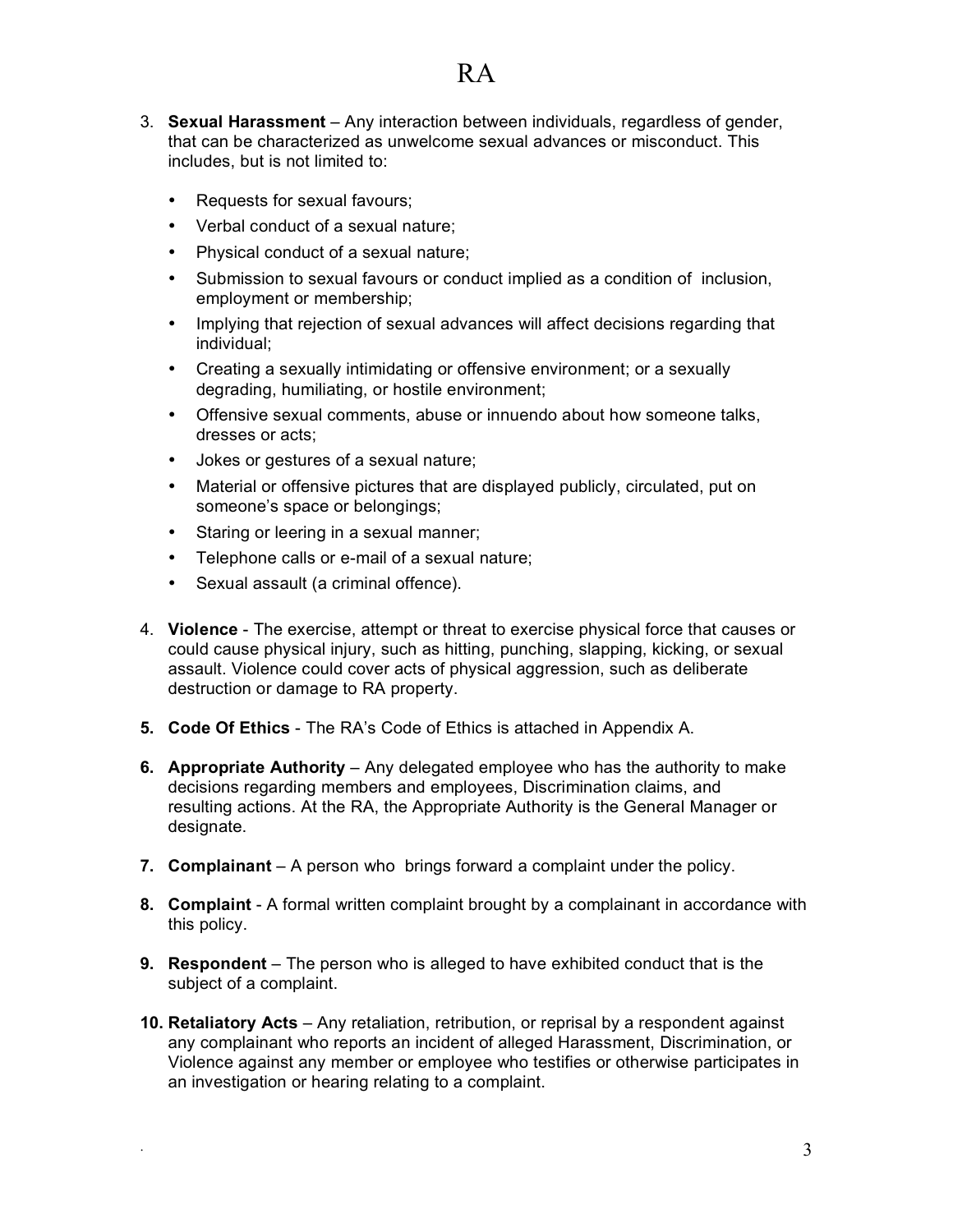#### **Reporting Harassment, Discrimination, Violence or Breach of the Code of Ethics**

- 1. Do not ignore Harassment, Discrimination, Violence or other inappropriate behaviour thinking it will go away. The person exhibiting the offending behavior is not likely to change their behaviour without intervention; to ignore the behaviour may be interpreted as condoning it.
- 2. Where you are comfortable in doing so, ask the person to stop, or make it clear that the behaviour is offensive or unwelcome. It is anticipated that the majority of issues will be resolved this way.
- 3. If uncomfortable dealing with the behaviour, speak to a Club Executive, a Director of the appropriate Service Group or the RA General Manager as soon as possible after the incident or incidents have occurred. Try not to get involved if Violence is occurring. Call for RA or Police assistance.
- 4. While there may be the need to tell a trusted friend, be careful. Accusations of Harassment, Discrimination or Violence can harm the reputation of those involved and could, ultimately, lead to an action of defamation or other consequences.
- 5. Any complaint of Harassment, Discrimination or Violence will be treated on a confidential basis and the RA expects the same confidentiality to be extended to the party against whom the complaint is being made, in order to preserve the dignity of all those involved.
- 6. If the complaint is against a Board Member or the General Manager, the RA President must be consulted.
- 7. Document as many details as possible with respect to the incident.

#### **Filing a Formal Complaint**

- 1. If a person harasses or discriminates against you, is violent, or engages in prohibited conduct, the appropriate action is to tell them to stop. If they do not stop, speak to a Club Executive, an RA Staff Director or the General Manager.
- 2. If you believe there has been Harassment, Discrimination or an act of Violence unresolved, you may lodge a formal complaint by speaking to a Club Executive, a Service Group, Director or the General Manager and fill out the form specifically designed for such circumstances. (Appendix B)
- 3. The Officer in charge of Harassment and Discrimination Prevention, will make a full and impartial investigation of the matter, and will take the appropriate action. This may include recommendations for disciplinary action against the offending party. The complainant and respondent will be informed.
- 4. Whatever action the RA decides to take, grievances relating to Harassment, Discrimination, Violence or serious breach of the Code of Ethics will be dealt with sympathetically, impartially, in a timely manner, and with discretion.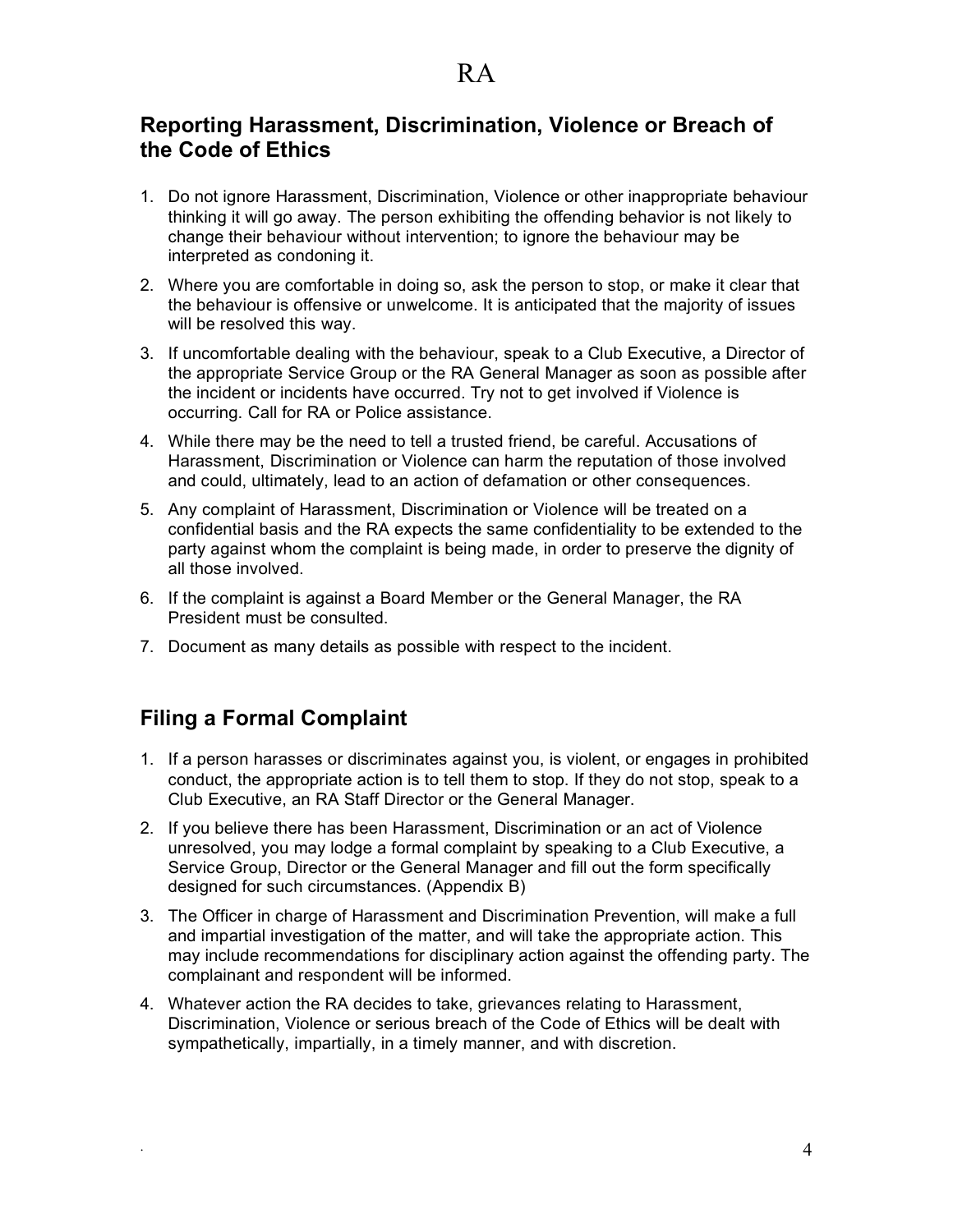#### **Investigations**

After receiving a written complaint, the General Manager or designate may decide that the allegations do not constitute Discrimination, Harassment or Violence even if the allegations are true. For example: the incident might be something that is irritating to the complainant but does not amount to Harassment. In such cases, an investigation may not be warranted.

The RA seeks to resolve complaints as expediently as possible. Investigations will be opened and the parties informed of what action will follow within 5 working days of the filing of a complaint.

Guidelines on how to conduct an investigation are available, along with a checklist for those involved in running the investigation. These are available upon request through the General Manager's office.

Ultimately, it is the General Manager or designate who is responsible for:

- Determining the veracity of the complaint;
- Determining whether or not a reported complaint is indeed Harassment, Discrimination, Violence or a serious breach of the RA Code of Ethics;
- Arranging for mediation where necessary and possible;
- Delivering where possible and appropriate an oral warning first, to be followed by a written warning as required;
- Resolving the dispute, with the agreement of both parties, where necessary;
- Administering corrective actions, but referring to the Board of Directors in cases of formal suspension. Temporary suspensions may be made immediately by the General Manager pending the next Board meeting;
- Advising the subject of any possible disciplinary action and the process for appealing; and
- Administering disciplinary actions if allegations were knowingly falsely made.

**NOTE** (Should the complaint be about the General Manager, or any member of the Board of Directors, the President of the RA will preside)

Wherever and whenever investigations are conducted, this Policy asserts that complainants and respondents have specific rights. These rights include, but are not limited to:

- Receiving oral and or written notice of the substance of the complaint;
- Presenting relevant information to the General Manager;
- Receiving a copy of the report at the conclusion of the investigation (where permitted by law);
- Right of Appeal;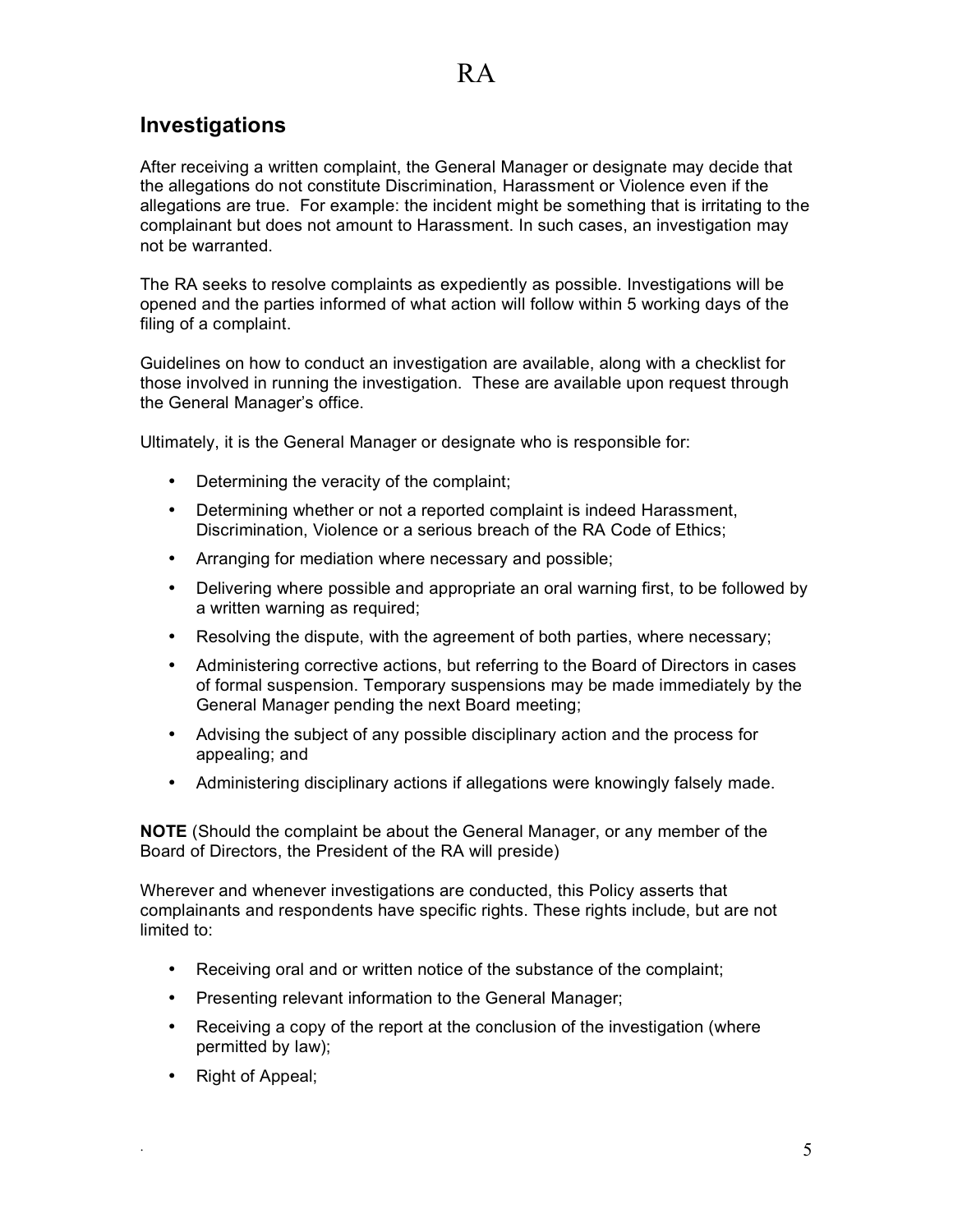- Right to apply for reinstatement if membership has been suspended or terminated;
- Right to maximum possible respect of private information.

At the conclusion of an investigation, the investigator will prepare a written report which will include a statement of findings and a determination of whether this Policy has been violated. The report will be presented for review to law enforcement officials or legal counsel, as necessary. The Board of Directors will review the decisions as required.

#### **Resolve the complaint:**

П  $\Box$  Apologize for the incident (if appropriate).

The severity, frequency and pervasiveness of the conduct should be taken into consideration when imposing corrective action or discipline. There are several disciplinary options available, including:

- oral and written warning and reprimand;
- probation;
- suspension of membership (Club &/or RA);
- termination of membership (temporary by the General Manager; permanent by the Board of Directors);
- filing of charges with the police.

**Note:** Lengths of time for suspension of membership may vary according to the severity of the actions of the respondent. This is a matter for the General Manager's judgment but all suspensions are to be confirmed by the Board of Directors.

#### **Report Handling Procedures**

The General Manager will advise the Complainant and the Respondent of the resolution of any investigation conducted under this Policy. A copy of the investigative findings will be provided in writing to the Complainant and the Respondent.

The General Manager will prepare an annual report to the Board summarizing inter-alia the number and type of disciplinary actions taken.

In all cases, the RA will retain the findings report for a minimum of 6 years or for as long as any administrative or legal action arising out of the complaint is pending.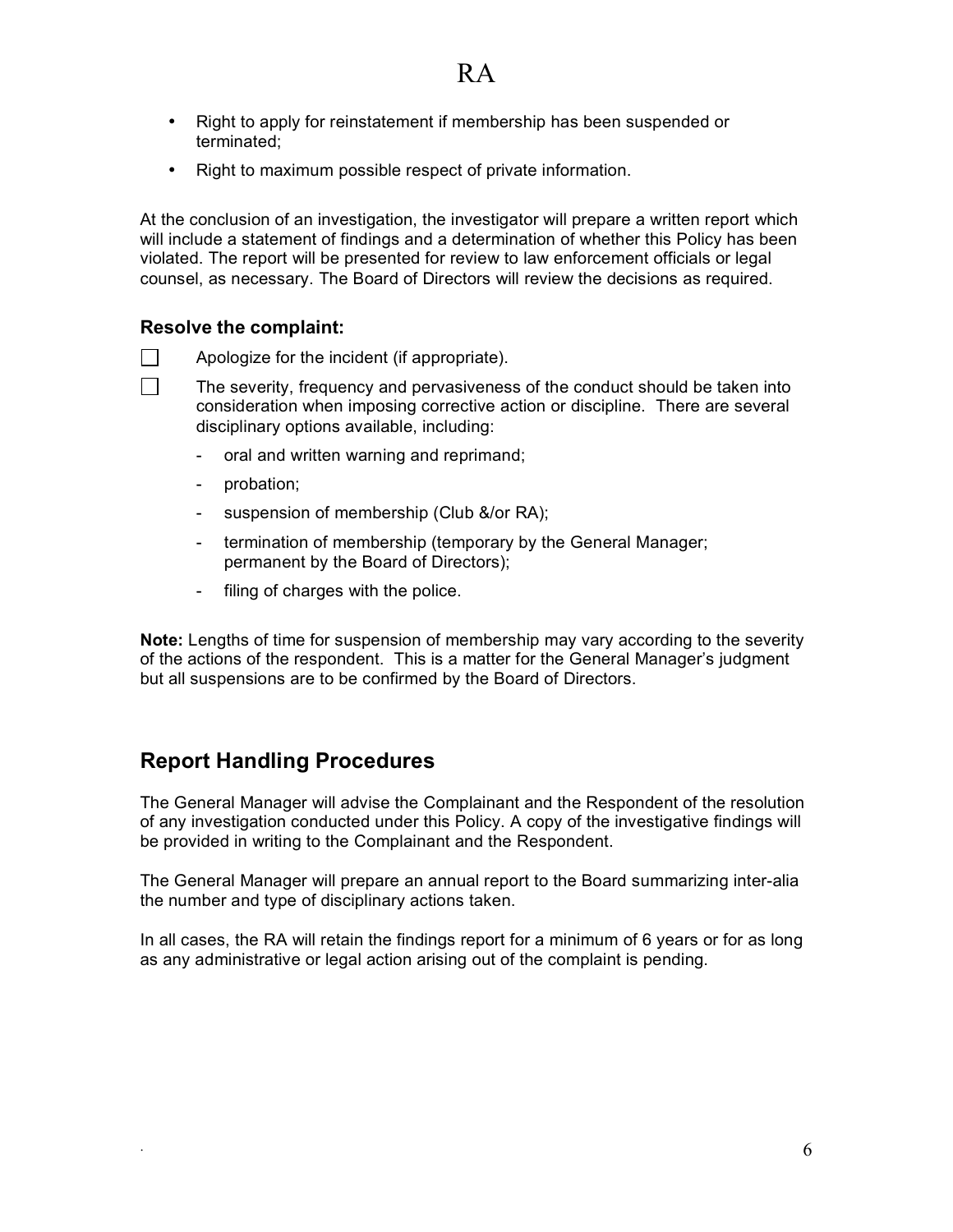#### **Confidentiality**

All records and subsequent investigations necessary to permit an effective investigation are considered confidential and will not be disclosed to anyone not directly involved except to the extent required by law.

The RA will do everything it can to protect the privacy of the individuals involved and to ensure that the Complainant and the Respondents are treated fairly and respectfully. The RA will protect this privacy so long as doing so remains consistent with the enforcement of this Policy and adherence to the law.

#### **Assurance Against Retaliation**

This Policy encourages members, employees and guests to freely express – in a responsible and orderly fashion – their thoughts, opinions, and feelings regarding Harassment, Discrimination and Violence complaints as well as those alleging serious breaches of the RA Code of Ethics. Retaliation against the Complainant is strictly prohibited and will result in appropriate disciplinary action. Retaliation by the Respondent, or anyone acting on behalf of the Respondent, against any witness providing information is also strictly prohibited. Acts of Retaliation include (but are not limited to) interference, coercion, threats, and restraint.

This Policy may not be used to bring fraudulent, frivolous or malicious complaints against members, visitors, contractors or employees. Any complaint made in bad faith, if demonstrated as being such through convincing evidence, will result in disciplinary action being taken against the individual lodging the fraudulent or malicious complaint.

#### **Right To Appeal Or To Obtain A Reinstatement**

Any member whose membership has been revoked or suspended may contact the General Manager and request an appeal or a reinstatement. If additional information is available, it should be communicated. The General Manager will initiate a process and proceed according to circumstances. The Board of Directors will be consulted and help with the determination of the process and results. The Board's decision would be final in this case.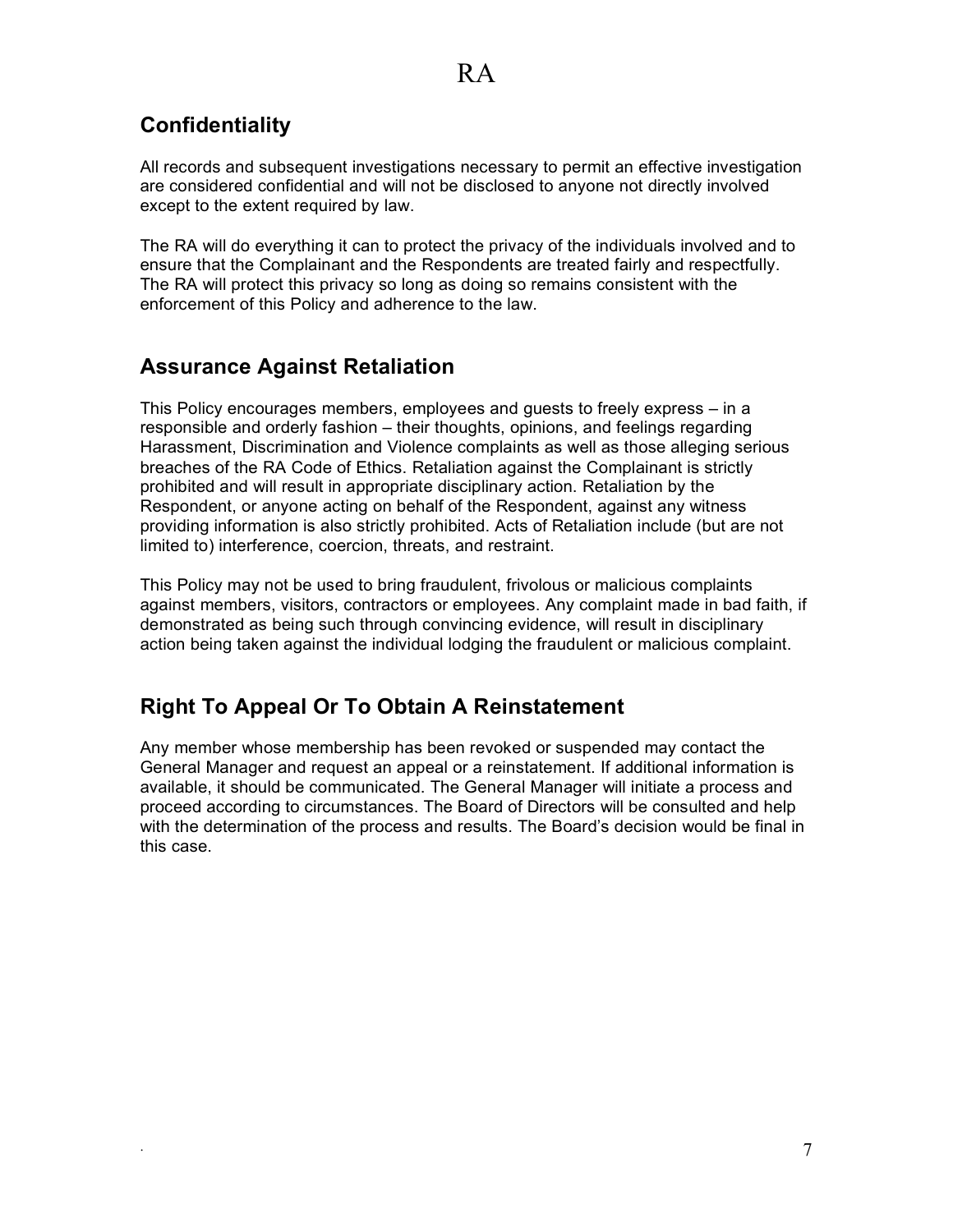

# **Member's Code of Ethics**

The Recreation Association of the Public Service of Canada is an Association of members of similar ideals who:

- Respect people and property
- Support the activities to the maximum degree possible
- Strive to achieve safe and honourable participation
- Take pride in the RA and exhibit sportsmanship
- Participate to have fun and be fit

The Association is committed to providing an environment that is free of violence and harassment for all members, visitors and employees.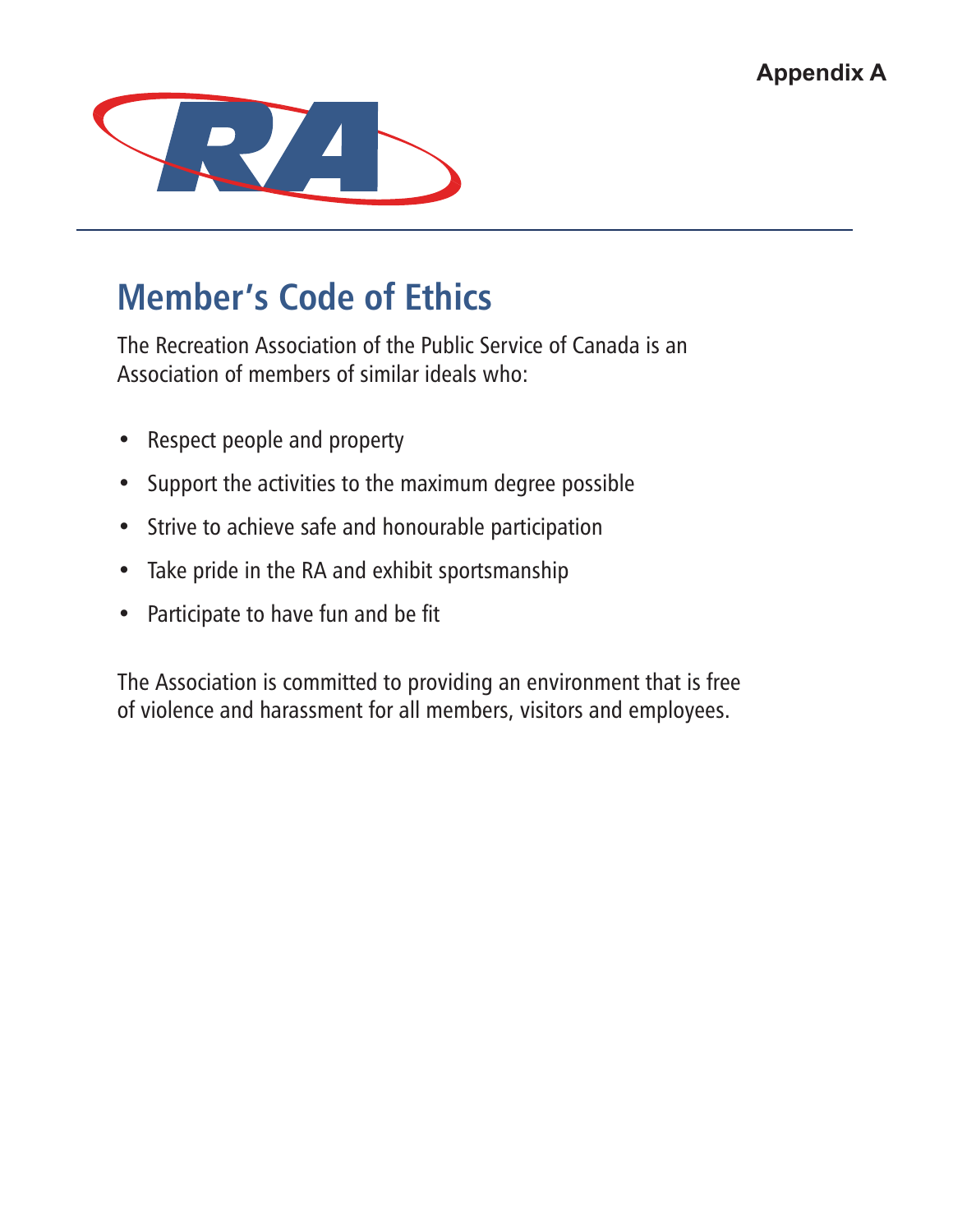

**Appendix B**

#### **THE RECREATION ASSOCIATION**

## **VIOLENCE, HARASSMENT, DISCRIMINATION & BREACH OF ETHICS INCIDENT REPORT FORM**

### **- CONFIDENTIAL -**

**DATE:** \_\_\_\_\_\_\_\_\_\_\_\_\_\_\_\_\_\_\_\_\_\_\_\_\_\_\_\_\_\_\_\_\_\_\_\_\_\_\_\_\_\_\_\_\_\_\_\_\_\_\_\_\_\_\_\_\_\_\_\_\_\_\_\_\_\_\_\_\_\_\_\_\_\_\_\_\_\_\_\_ **IDENTIFICATION:** Name of Complainant: \_\_\_\_\_\_\_\_\_\_\_\_\_\_\_\_\_\_\_\_\_\_\_\_\_\_\_\_\_\_\_\_\_\_\_\_\_\_\_\_\_\_\_\_\_\_\_\_\_\_\_\_\_\_\_\_\_\_\_\_\_\_\_\_\_\_\_\_\_ Telephone: \_\_\_\_\_\_\_\_\_\_\_\_\_\_\_\_\_\_\_\_\_\_\_\_\_\_\_\_\_\_\_\_\_\_\_\_\_\_\_\_\_\_\_\_\_\_\_\_\_\_\_\_\_\_\_\_\_\_\_\_\_\_\_\_\_\_\_\_\_

E-Mail: \_\_\_\_\_\_\_\_\_\_\_\_\_\_\_\_\_\_\_\_\_\_\_\_\_\_\_\_\_\_\_\_\_\_\_\_\_\_\_\_\_\_\_\_\_\_\_\_\_\_\_\_\_\_\_\_\_\_\_\_\_\_\_\_\_\_\_\_\_

Please check all that apply to you:

| Victim<br>Witness                 | Other: (please specify) $\Box$ |  |
|-----------------------------------|--------------------------------|--|
| Date of Alleged Incident(s)       |                                |  |
| Name(s) of Alleged Respondant(s)  |                                |  |
| Name(s) of Alleged Complainant(s) |                                |  |
| <b>DESCRIPTION OF INCIDENT:</b>   |                                |  |

## Type of Incident(s) (Check all that apply): Violence  $\Box$  Harassment Breach of Ethics  $\Box$  Racial/Ethnic Harassment  $\Box$ Sexual Harassment  $\Box$ Other (please specify) \_\_\_\_\_\_\_\_\_\_\_\_\_\_\_\_\_\_\_\_\_\_\_\_\_\_\_\_\_\_\_\_\_\_\_\_\_\_\_\_\_\_\_\_\_\_\_\_\_\_\_\_\_\_\_\_\_\_\_\_\_\_\_\_\_\_\_\_\_\_\_